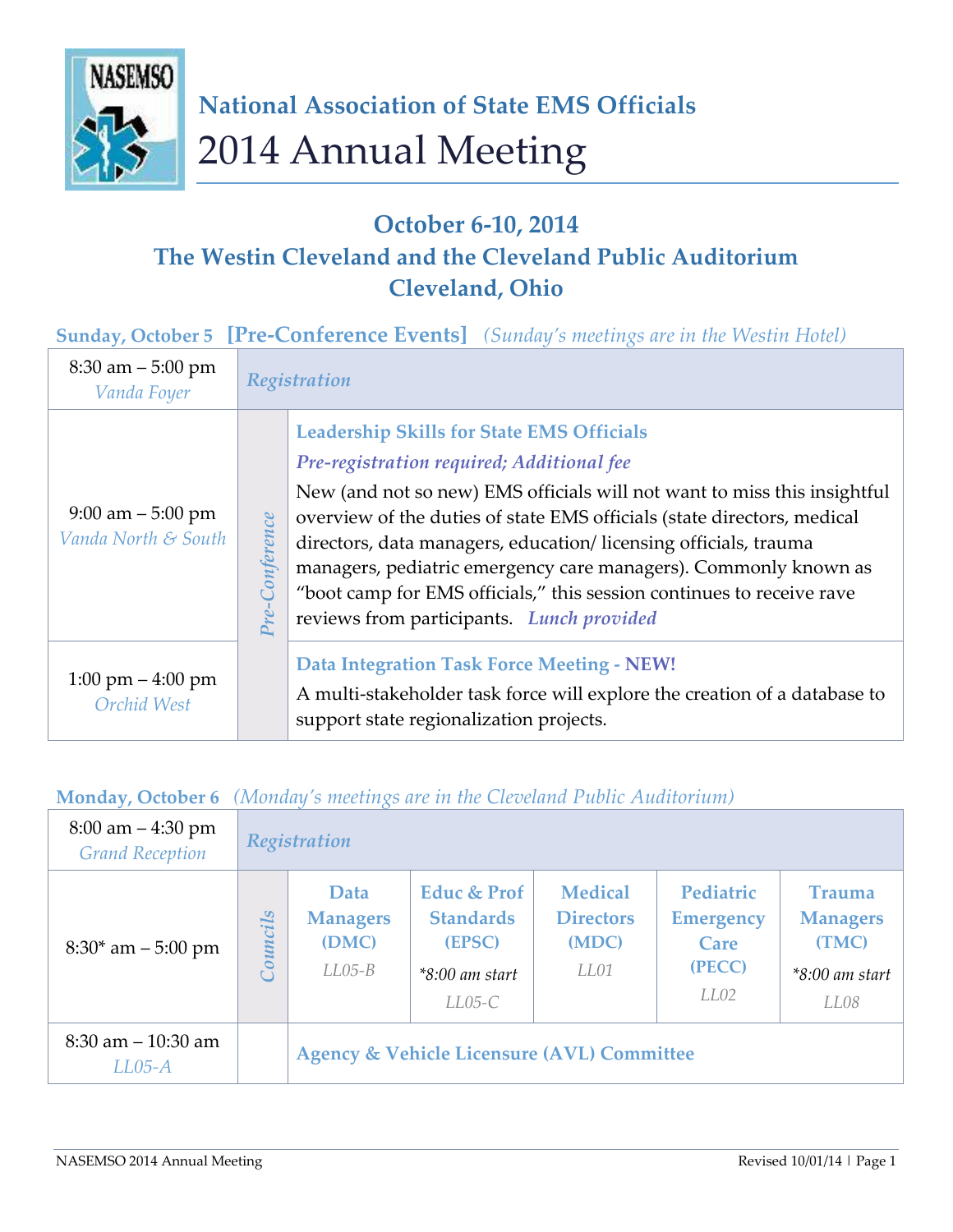#### **Monday, October 6** *(Monday's meetings are in the Cleveland Public Auditorium)*

| $9:30$ am $-11:00$ am<br>LL04                                     | <b>Rural EMS Committee</b>                                                                                                      |  |  |
|-------------------------------------------------------------------|---------------------------------------------------------------------------------------------------------------------------------|--|--|
| $10:00$ am $-10:30$ am<br><b>Grand Reception</b>                  | <b>Refreshment Break</b>                                                                                                        |  |  |
| 11:00 am $-$ 12:30 pm<br>$LL05-A$                                 | <b>Government Information Committee</b>                                                                                         |  |  |
| $12:00 \; pm - 1:00 \; pm$                                        | <b>Lunch</b> (on your own and at the convenience of the Councils)                                                               |  |  |
| $1:30 \text{ pm} - 3:30 \text{ pm}$<br>$LL05-A$                   | <b>Mobile Integrated Health/Community Paramedicine (MIH/CP)</b><br><b>Committee</b>                                             |  |  |
| $2:45 \, \text{pm} - 3:45 \, \text{pm}$<br><b>Grand Reception</b> | <b>Refreshment Break</b>                                                                                                        |  |  |
| $3:30 \text{ pm} - 4:00 \text{ pm}$<br>$LL05-A$                   | <b>State EMS Directors Forum</b><br>By invitation only                                                                          |  |  |
| $4:00 \text{ pm} - 5:00 \text{ pm}$<br>$LLO5-B$                   | <b>State EMS Directors &amp; Data Managers Joint Meeting (V3 Discussion)</b><br><b>State Directors &amp; Data Managers only</b> |  |  |
| $5:15$ pm $- 7:00$ pm<br>$LL05-A$                                 | <b>Board of Directors</b>                                                                                                       |  |  |

## **Tuesday, October 7** *(Tuesday's meetings are in the Cleveland Public Auditorium)*

| $8:00 \text{ am} - 6:00 \text{ pm}$<br><b>Grand Reception</b> | Registration             |                                              |                                                                                              |                                                                          |                                                         |                                                   |
|---------------------------------------------------------------|--------------------------|----------------------------------------------|----------------------------------------------------------------------------------------------|--------------------------------------------------------------------------|---------------------------------------------------------|---------------------------------------------------|
| $8:30^*$ am $-5:00$ pm                                        | Councils                 | Data<br><b>Managers</b><br>(DMC)<br>$LLO5-B$ | <b>Education &amp;</b><br>Prof<br><b>Standards</b><br>(EPSC)<br>$*8:00$ am start<br>$LLO5-C$ | <b>Medical</b><br><b>Directors</b><br>(MDC)<br>$End \otimes 3pm$<br>LL01 | Pediatric<br><b>Emergency</b><br>Care<br>(PECC)<br>LL02 | <b>Trauma</b><br><b>Managers</b><br>(TMC)<br>LL08 |
| $8:30$ am $-11:30$ am<br>$LL10-A$                             |                          | <b>Domestic Preparedness (DP) Committee</b>  |                                                                                              |                                                                          |                                                         |                                                   |
| $10:00$ am $-10:30$ am<br><b>Grand Reception</b>              | <b>Refreshment Break</b> |                                              |                                                                                              |                                                                          |                                                         |                                                   |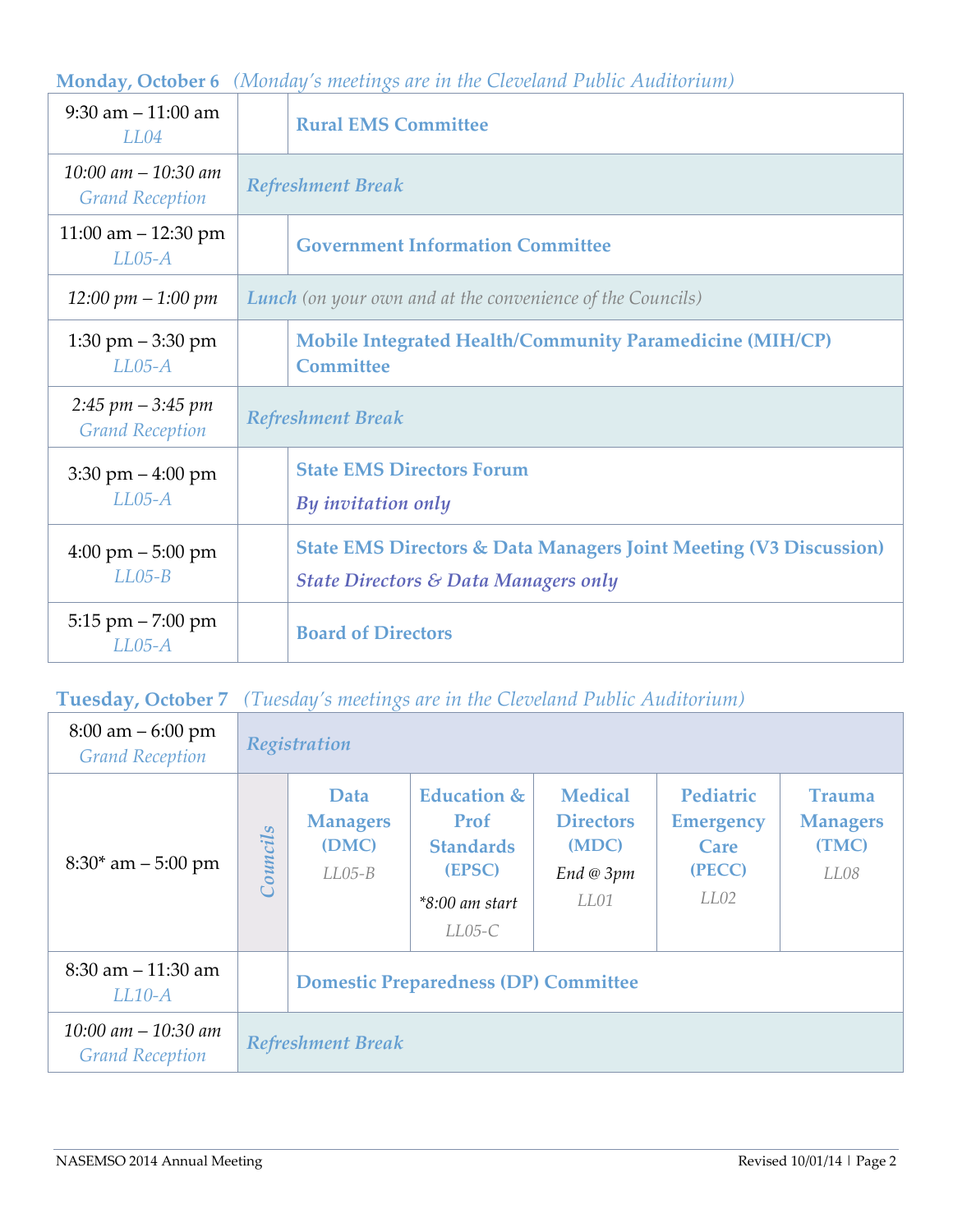## **Tuesday, October 7** *(Tuesday's meetings are in the Cleveland Public Auditorium)*

| 10:30 am $-$ 11:45 am<br>$LL10-B$                                 | Joint Meeting – MDC, EPSC, and State Directors<br>Implementation of the EMS Education Agenda - A discussion among<br>states of the successes and challenges of the new provider levels.                                                                                         |  |  |
|-------------------------------------------------------------------|---------------------------------------------------------------------------------------------------------------------------------------------------------------------------------------------------------------------------------------------------------------------------------|--|--|
| $12:00 \, pm - 1:00 \, pm$                                        | <b>Lunch</b> (on your own and at the convenience of the Councils)                                                                                                                                                                                                               |  |  |
| $1:00 \text{ pm} - 3:00 \text{ pm}$<br>$LL05-A$                   | <b>Air Medical Committee</b><br>Note: From $1 - 2$ PM, the meeting is limited to Model Rules Work Group and<br>state EMS officials only.                                                                                                                                        |  |  |
| $2:00 \text{ pm} - 3:00 \text{ pm}$<br>$LL10-B$                   | Joint Meeting – MDC, State Directors, other interested members<br>Prehospital EBG Strategy Proposal - Dr. Christian Martin-Gill,<br>Principal Investigator, will present and solicit feedback on the proposed<br>strategy for developing prehospital evidence-based guidelines. |  |  |
| $2:45$ pm $-3:15$ pm<br><b>Grand Reception</b>                    | <b>Refreshment Break</b>                                                                                                                                                                                                                                                        |  |  |
| $3:30 \text{ pm} - 5:00 \text{ pm}$<br>$LL05-A$                   | Highway Incident & Transportation Systems (HITS) Committee<br>Special session: Effective Collaboration with Highway Safety Partners                                                                                                                                             |  |  |
| $5:15$ pm $- 7:15$ pm<br>Public Auditorium-<br><b>Public Hall</b> | <b>Exhibits Open - Poster Competition Display - NEW!</b><br>Social Mixer in the Exhibit Hall<br>Appetizers, cash bar, and live music provided.                                                                                                                                  |  |  |

#### **Wednesday**, **October 8** *(Wednesday's meetings are in the Cleveland Public Auditorium)*

| $7:00$ am $-8:30$ am<br>$LL05-A$               |              | <b>Breakfast with NREMT</b><br>Meeting registrants are invited to join NREMT Executive Director Tré<br>Rodriguez and other NREMT staff for breakfast and informal dialogue.<br><b>Sponsored by the National Registry of EMTs</b> |                                                                                      |                                                                                  |                                                                                          |  |
|------------------------------------------------|--------------|----------------------------------------------------------------------------------------------------------------------------------------------------------------------------------------------------------------------------------|--------------------------------------------------------------------------------------|----------------------------------------------------------------------------------|------------------------------------------------------------------------------------------|--|
| $8:00$ am $-3:30$ pm<br><b>Grand Reception</b> | Registration |                                                                                                                                                                                                                                  |                                                                                      |                                                                                  |                                                                                          |  |
|                                                |              | All state EMS officials are encouraged to participate in the Regional Meetings.                                                                                                                                                  |                                                                                      |                                                                                  |                                                                                          |  |
| $8:30$ am $-10:00$ am                          | Regions      | East<br>LL02<br>CT, DE, DC, ME,<br>MD, MA, NH, NJ,<br>NY, NC, OH, PA,<br>RI, SC, VT, VA, WV                                                                                                                                      | <b>North Central</b><br>LL08<br>IL, IN, IA, KS, KY,<br>MI, MN, MO, NE,<br>ND, SD, WI | <b>South Central</b><br>LL06<br>AL, AR, FL, GA, LA,<br>MS, OK, PR, TN,<br>TX, VI | West<br>LL01<br>AK, AS, AZ, CA,<br>CO, GU, HI, ID,<br>MT, NV, NM, NMI,<br>OR, UT, WA, WY |  |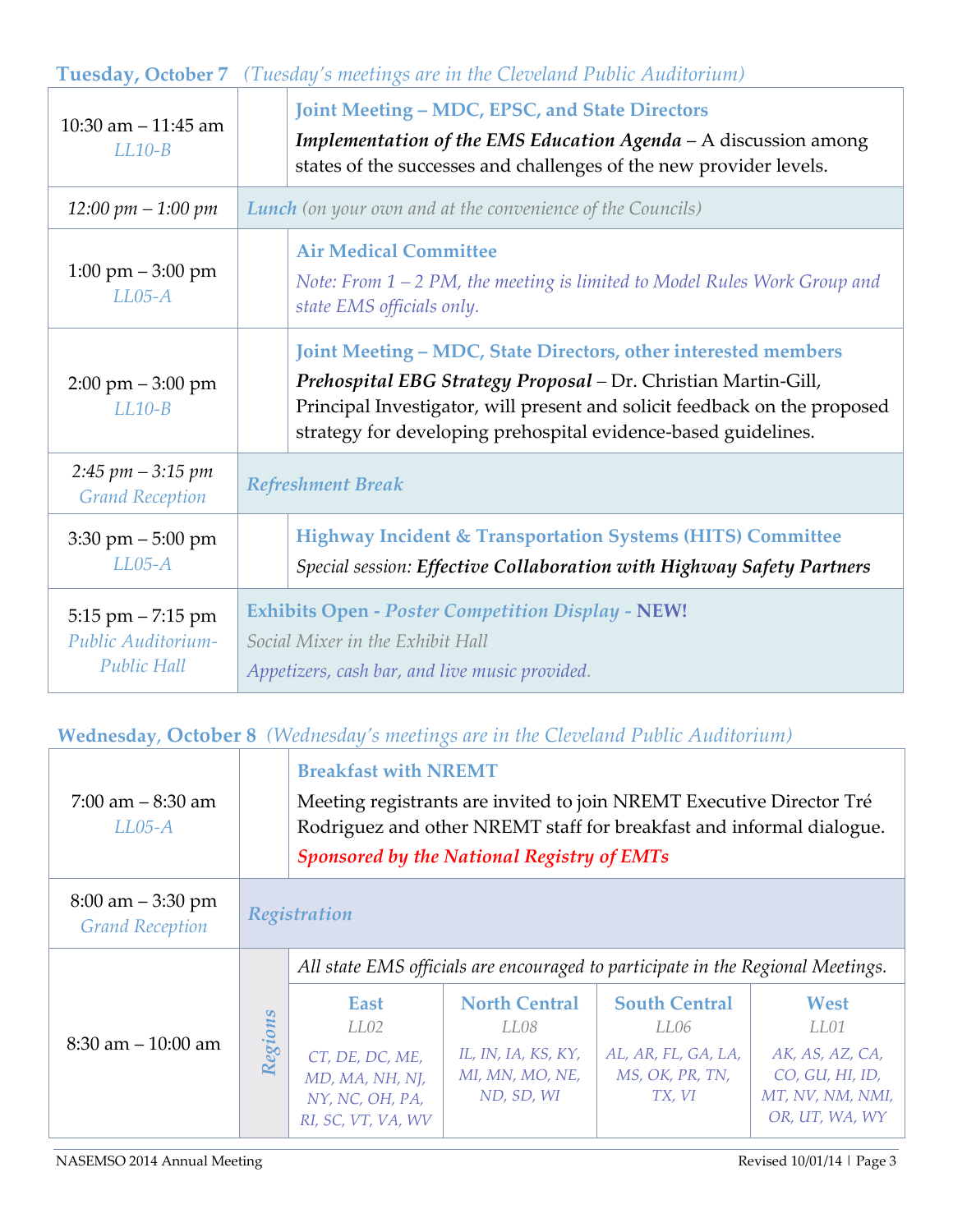## **Wednesday**, **October 8** *(Wednesday's meetings are in the Cleveland Public Auditorium)*

| $8:30$ am $-5:00$ pm<br>$LL10-A$                            | <b>NEMSIS 2014</b>                                                                                                                                                                                                                                                                                                                                                                                                                             | Annual Stakeholder Meeting - Progression of the V3 Data Standard<br>Sponsored by the NEMSIS Technical Assistance Center (TAC), this<br>meeting is being held in conjunction with the NASEMSO Annual<br>Meeting to encourage attendance by state data managers and software<br>developers. For more information, see NEMSIS TAC.                                                                                                                                                                                                                                             |  |  |  |
|-------------------------------------------------------------|------------------------------------------------------------------------------------------------------------------------------------------------------------------------------------------------------------------------------------------------------------------------------------------------------------------------------------------------------------------------------------------------------------------------------------------------|-----------------------------------------------------------------------------------------------------------------------------------------------------------------------------------------------------------------------------------------------------------------------------------------------------------------------------------------------------------------------------------------------------------------------------------------------------------------------------------------------------------------------------------------------------------------------------|--|--|--|
| 10:00 am $-$ 10:45 am                                       |                                                                                                                                                                                                                                                                                                                                                                                                                                                | <b>Exhibits Open</b><br>Break in the Exhibit Hall – Public Auditorium / Public Hall                                                                                                                                                                                                                                                                                                                                                                                                                                                                                         |  |  |  |
| 10:45 am $-$ 11:15 am<br>$LLO5-BC$                          | Call to Orden                                                                                                                                                                                                                                                                                                                                                                                                                                  | <b>Opening Ceremony / Welcome</b><br>Color Guard /Pledge of Allegiance - Cleveland Fire Color Guard and<br><b>Firefighters Memorial Pipes and Drums</b><br>Star Spangled Banner - Eric Csortan, MD<br>$\bullet$<br>President's Welcome Jim DeTienne (MT), NASEMSO President<br>Host Welcome John Born, Director, Ohio Dept. of Public Safety<br>$\bullet$<br><b>Abstract Competition Awards Terry Mullins (AZ)</b><br>Nominating Committee Report:<br>President-elect, Secretary, NC & SC Regional Representatives<br>$\circ$<br><b>Introduction of New State Directors</b> |  |  |  |
| 11:15 am $-$ 12:15 pm<br>$LLO5-BC$                          | <b>EMS Response to Critical Incidents</b><br><b>General Session</b><br>Richard Kamin, MD (CT)<br>Connecticut's EMS Medical Director, who was on scene at the Sandy<br>Hook school shooting, will share the perspective he gained in dealing<br>with the emotional aftermath of unfathomable tragedies. Dr. Kamin will<br>also discuss how we define and prepare for critical incidents and how<br>they can also encompass the "typical" event. |                                                                                                                                                                                                                                                                                                                                                                                                                                                                                                                                                                             |  |  |  |
| 12:15 pm $-1:45$ pm<br>Exhibits close @ 1:45p               | <b>Exhibits Open / Lunch / Poster Competition Display</b><br>Strolling Lunch in the Exhibit Hall                                                                                                                                                                                                                                                                                                                                               |                                                                                                                                                                                                                                                                                                                                                                                                                                                                                                                                                                             |  |  |  |
| <b>General Session</b><br>$1:45$ pm $-2:45$ pm<br>$LLO5-BC$ |                                                                                                                                                                                                                                                                                                                                                                                                                                                | <b>IOM Crisis Standards of Care</b><br>Dan Hanfling, MD, Carol Jacobson, Ohio Hospital Association &<br>Carol Cunningham, MD (OH)<br>Dr. Hanfling will provide an overview of the national guidance he<br>helped create for state and local public health officials and health-sector<br>agencies in establishing and implementing standards of care for use in<br>disaster situations when resources are scarce. Learn what states are<br>doing to create their CSC plans and what tools are available for EMS.                                                            |  |  |  |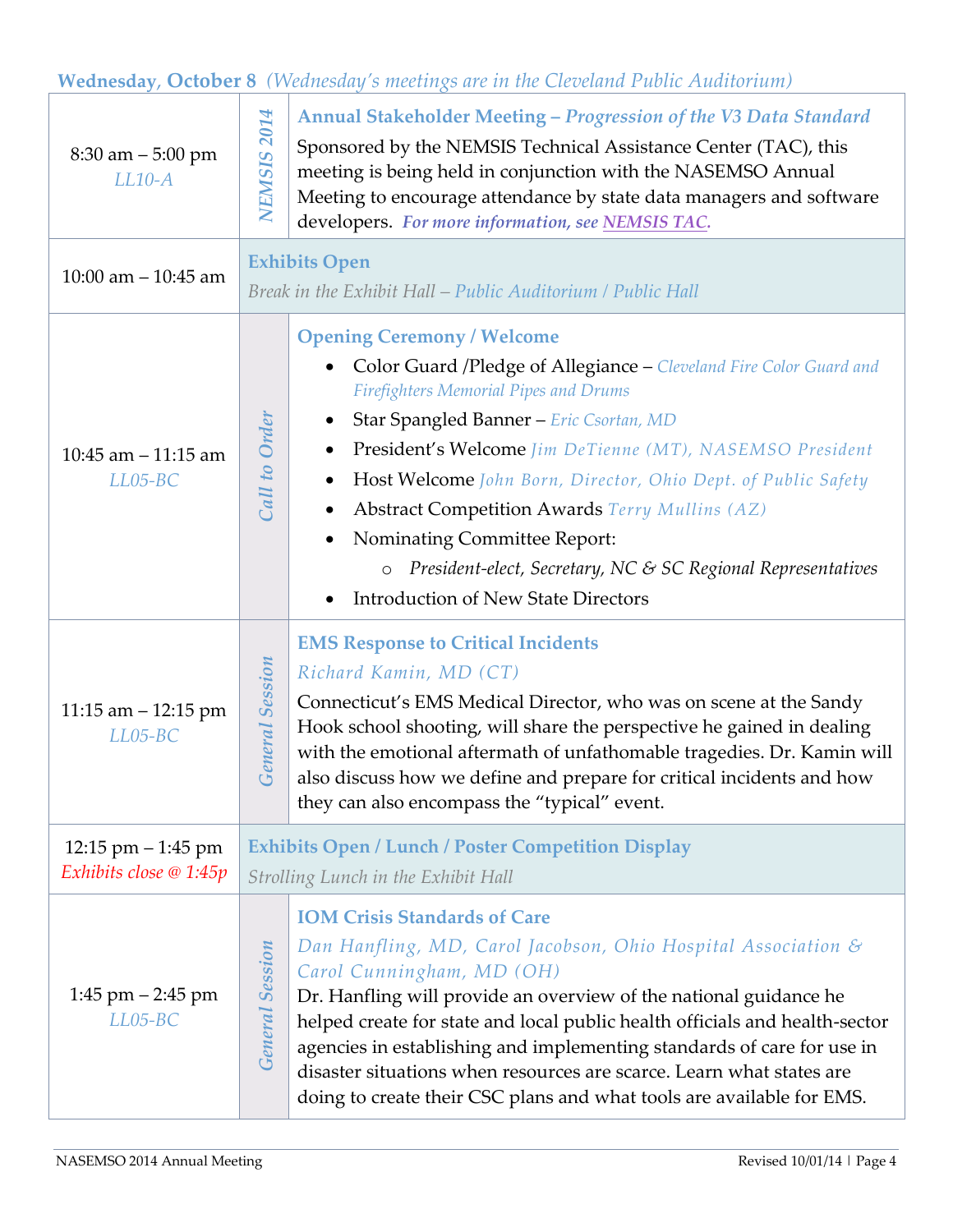### **Wednesday**, **October 8** *(Wednesday's meetings are in the Cleveland Public Auditorium)*

| $2:45$ pm $-3:00$ pm<br><b>Grand Reception</b>                                              |                        | <b>Refreshment Break</b>                                                                                                                                                                                                                                                                                                                                                                                                                                                              |  |  |
|---------------------------------------------------------------------------------------------|------------------------|---------------------------------------------------------------------------------------------------------------------------------------------------------------------------------------------------------------------------------------------------------------------------------------------------------------------------------------------------------------------------------------------------------------------------------------------------------------------------------------|--|--|
| $3:00 \text{ pm} - 4:00 \text{ pm}$<br>$LLO5-BC$                                            | <b>General Session</b> | <b>Caring for Maria, A Nationwide Collaborative to Improve Care</b><br>Scott Bourn, PhD, RN, EMT-P<br>Learn about a project in 20 communities to improve care, using an<br>approach developed by the Institute for Healthcare Improvement. The<br>Breakthrough Collaborative Model emphasizes clear aims,<br>standardized change systems, and universally defined measurement.                                                                                                        |  |  |
| $5:00 \text{ pm}$                                                                           |                        | Resolutions must be submitted to the NASEMSO Secretary by 5 pm.                                                                                                                                                                                                                                                                                                                                                                                                                       |  |  |
| $4:45$ pm $-9:00$ pm<br>(Meet in WESTIN<br>LOBBY by 4:50 PM for<br>3 min walk to Rock Hall) | <b>Social Outing</b>   | <b>OPTIONAL: Rock &amp; Roll Hall of Fame and Museum</b><br>Must pre-register by Oct 1; additional fee of \$70<br>NASEMSO Members and their guests are invited to an evening at the<br>Rock & Roll Hall of Fame featuring 7 floors of exhibits, 4 theaters and<br>multiple interactive stations that tell the story of the world's most<br>powerful art form. Dinner and cash bar at the museum café.<br><b>See www.rockhall.com.</b> Registration form at <b>Annual Meeting 2014</b> |  |  |

#### *Note: The Ambulance Manufacturers Division of the NTEA will meet on Thursday.*

#### Thursday, **October** 9*(Thursday's meetings are in the Westin Hotel)*

| $7:00$ am $-8:30$ am<br>Cattleya                             | <b>State EMS Directors Networking Forum</b><br><b>By Invitation Only - Breakfast provided</b><br>This annual session is for state EMS directors to share thoughts,<br>problems, ideas, and solutions in a professional networking discussion.<br><b>Sponsored by ImageTrend</b> |                                         |                                         |  |  |
|--------------------------------------------------------------|---------------------------------------------------------------------------------------------------------------------------------------------------------------------------------------------------------------------------------------------------------------------------------|-----------------------------------------|-----------------------------------------|--|--|
| $8:00 \text{ am} - 2:30 \text{ pm}$<br><b>Ballroom Foyer</b> | Registration                                                                                                                                                                                                                                                                    |                                         |                                         |  |  |
| $8:30$ am $-12:15$ pm                                        | <b>Breakout Sessions</b><br>Calypso                                                                                                                                                                                                                                             | <b>Breakout Sessions</b><br>Vanda North | <b>Breakout Sessions</b><br>Vanda South |  |  |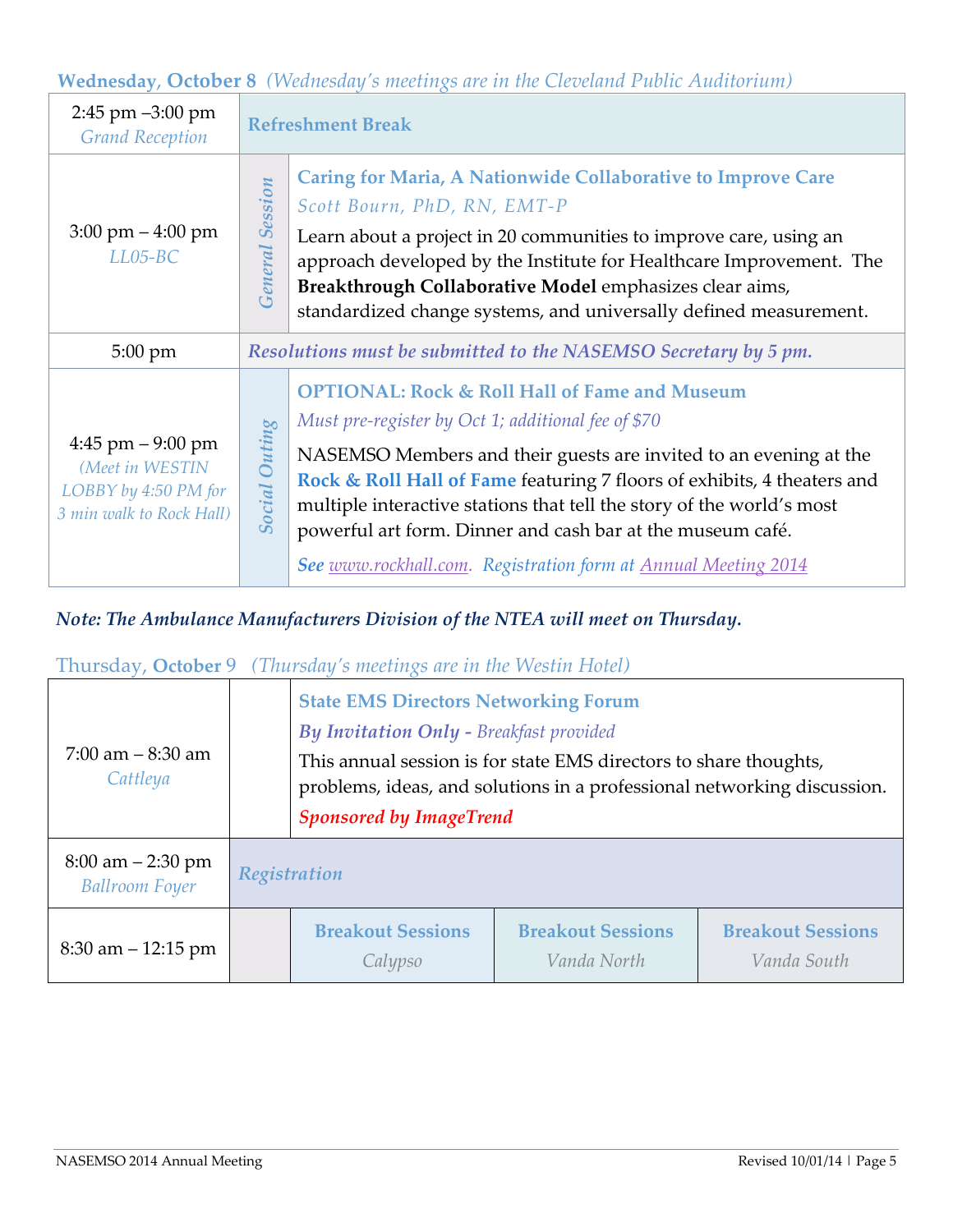|                       |                          |                                                    | Vanda North                                            | Vanda South                                               |
|-----------------------|--------------------------|----------------------------------------------------|--------------------------------------------------------|-----------------------------------------------------------|
|                       |                          | Calypso                                            |                                                        |                                                           |
|                       |                          | <b>IOM Crisis Standards</b>                        | <b>VQiPS</b>                                           | Data for Non-Data                                         |
|                       |                          | of Care - EMS Toolkit                              | Don Zoufal                                             | <b>Managers</b>                                           |
|                       |                          | Dan Hanfling, MD,                                  | Learn about Video Quality                              | Josh Legler and Jean                                      |
|                       |                          | Carol Cunningham, MD<br>(OH), Carol Jacobson       | in Public Safety (VQiPS), a                            | Speck (CT)                                                |
|                       |                          |                                                    | DHS-sponsored public-                                  | This session is for those<br>interested in a basic        |
| $8:30$ am $-9:20$ am  |                          | Using the IOM Crisis<br>Standards of Care Toolkit, | private project. The goal is<br>to help users procure  | overview of state EMS data                                |
|                       |                          | the speakers will explore                          | video systems that meet                                | systems and the National                                  |
|                       |                          | key questions for EMS                              | operational needs, such as                             | <b>EMS</b> Information System                             |
|                       |                          | planning for Crisis                                | enabling high quality<br>transmission from the         | (NEMSIS). Learn the<br>language that your data            |
|                       |                          | Standards of Care and<br>potential indicators for  | back of an ambulance or at                             | manager speaks.                                           |
|                       |                          | change in service delivery                         | the scene of an emergency                              |                                                           |
|                       |                          | across the continuum.                              | event.                                                 |                                                           |
|                       |                          | <b>Extinction or Evolution</b>                     | <b>Ambulance Standards</b>                             | <b>EMS Data Today</b>                                     |
|                       |                          | for EMS in 2014                                    | Update                                                 | Josh Legler and Jean                                      |
|                       |                          | Scott Bourn, PhD, RN,                              | Michael Berg (VA) $\mathcal{E}$                        | Speck (CT)                                                |
|                       |                          | $EMT-P$                                            | Dia Gainor, Exec.                                      | A follow-up to Data for<br>Non-Data Managers, this        |
|                       |                          | The presenter will describe                        | Director                                               | session is for those                                      |
| $9:30$ am $-10:20$ am |                          | evolutionary changes<br>occurring in healthcare    | Learn about the newly<br>released ambulance            | interested in current EMS                                 |
|                       | <b>Breakout Sessions</b> | and identify key decisions                         | standards developed by                                 | data issues, including data<br>collection considerations, |
|                       |                          | <b>EMS</b> Leaders must make                       | the CAAS-sponsored                                     | data analysis / reporting,                                |
|                       |                          | to ensure EMS evolves                              | workgroup and how they<br>compare with NFPA 1917.      | and what states are doing                                 |
|                       |                          | parallel with healthcare.                          |                                                        | with their data.                                          |
|                       |                          | <b>Breakout Bonanza</b>                            | <b>State Stroke &amp; STEMI</b>                        | <b>Application of NEMSIS</b>                              |
|                       |                          | <b>OnStar's Role in the</b>                        | <b>Systems</b>                                         | <b>Reporting Tools</b>                                    |
|                       |                          | <b>Continuum of</b>                                | Dr. Peter Taillac (UT)                                 | Clay Mann, PhD,                                           |
|                       |                          | <b>Emergency Response</b>                          | Dr. Sarah Nafziger (AL)                                | NEMSIS PI & Karen                                         |
|                       |                          | Catherine Bishop                                   | $Dr.$ Tim Cathey $(OK)$                                | Jacobson, NEMSIS<br>Director                              |
| 10:30 am $-$ 11:20 am |                          | Learn how OnStar's Injury                          | Dr. Rick Alcorta (MD)                                  | Designed to teach those at                                |
|                       |                          | Severity Prediction (ISP)<br>and Emergency Medical | State medical directors<br>will describe their states' | intermediate or higher                                    |
|                       |                          | Dispatch (EMD) can be                              | experiences with state                                 | level how to use NEMSIS                                   |
|                       |                          | used by the EMS system to                          | stroke systems and/or                                  | reporting tools. Learn to<br>assess state-level EMS       |
|                       |                          | select resources to                                | STEMI systems of care.<br>Learn how it can be done     | performance and address                                   |
|                       |                          | dispatch and make patient<br>transport decisions.  | and the pitfalls to avoid                              | other questions. Materials                                |
|                       |                          | <b>Sponsored by OnStar</b>                         | when regionalizing<br>systems of care.                 | include working examples<br>and tutorials.                |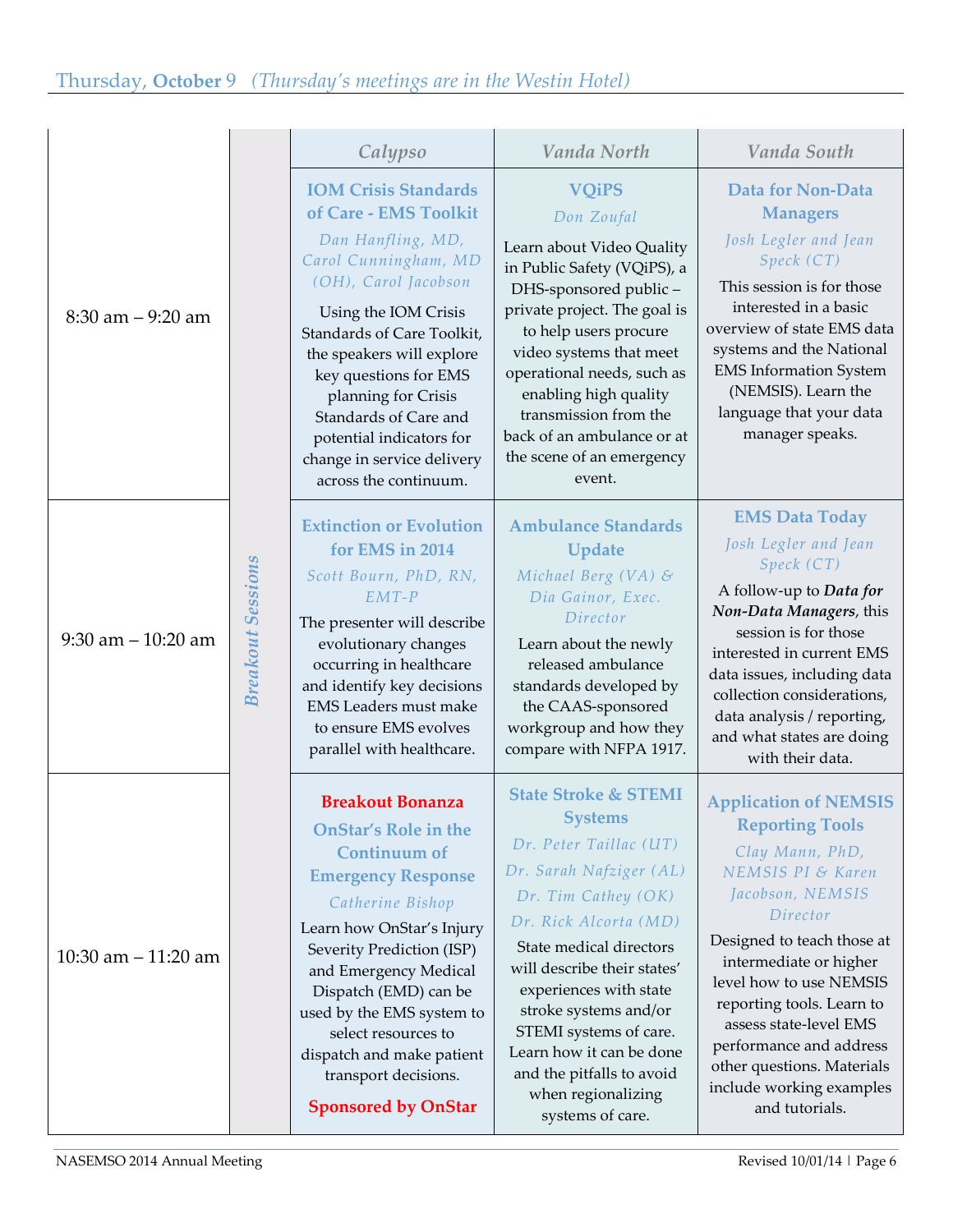## Thursday, **October** 9*(Thursday's meetings are in the Westin Hotel)*

|                                                                      |                          | Calypso                                                                                                                                                                                                                                                                           | Vanda North                                                                                                                                                                                                                                                                                              | Vanda South                                                                                                                                                                                                                                                                                                                              |  |
|----------------------------------------------------------------------|--------------------------|-----------------------------------------------------------------------------------------------------------------------------------------------------------------------------------------------------------------------------------------------------------------------------------|----------------------------------------------------------------------------------------------------------------------------------------------------------------------------------------------------------------------------------------------------------------------------------------------------------|------------------------------------------------------------------------------------------------------------------------------------------------------------------------------------------------------------------------------------------------------------------------------------------------------------------------------------------|--|
| 11:30 am $- 12:15$<br>pm                                             | <b>Breakout Sessions</b> | <b>NASEMSO Projects</b><br>Report<br>Dia Gainor, Executive<br>Director, and others<br>The speakers will provide<br>an overview of new as<br>well as ongoing<br>NASEMSO projects. Learn<br>what your association is<br>doing and how NASEMSO<br>is impacting the EMS<br>community. | <b>Promoting Safety in</b><br><b>EMS: What States Can</b><br>D <sub>o</sub><br>David Bradley (VFIS)<br>Learn about key risk areas<br>of EMS agencies,<br>important risk control<br>measures, and what some<br>states have done to<br>promote safety for EMS<br>providers.                                | <b>Taking NEMSIS Data</b><br>to the Next Level:<br>Manipulation and<br><b>Analysis using Excel</b><br>Clay Mann & Karen<br>Jacobson<br>See demonstrations of<br>moving NEMSIS Cube<br>data to Excel (Functions,<br><b>Filters and Pivot Tables</b><br>will be discussed). Course<br>materials include working<br>examples and tutorials. |  |
| 12:20 pm - 1:30 pm<br>Orchid Ballroom<br>West                        | <b>Luncheon Sessiom</b>  | The ECCC and the Future of Acute Care Delivery: Delivering Care<br>from the Perspective of the Patient<br>Dr. Brendan Carr, Director, Emergency Care Coordination Center<br>(ECCC), US Department of Health and Human Services                                                    |                                                                                                                                                                                                                                                                                                          |                                                                                                                                                                                                                                                                                                                                          |  |
| $1:30$ pm $-2:00$ pm<br>Orchid Ballroom<br>East                      | Session                  | <b>NEMSAC &amp; FICEMS Update</b><br>Chair<br><b>State EMS Director Representative</b>                                                                                                                                                                                            | National EMS Advisory Council (NEMSAC) Aarron Reinert,<br>Federal Interagency Committee on EMS (FICEMS) Joe Schmider,                                                                                                                                                                                    |                                                                                                                                                                                                                                                                                                                                          |  |
| $2:00 \text{ pm} - 3:00 \text{ pm}$<br>Orchid Ballroom<br>East       | General                  | <b>Federal Partner Updates</b>                                                                                                                                                                                                                                                    | NHTSA, Office of EMS Drew Dawson, Director<br>HRSA, EMS for Children Dr. Elizabeth Edgerton, Branch Chief<br>ASPR, Health Care Systems/Policy Gregg Margolis, Director<br>DHS, Office of Health Affairs, Workforce Health & Medical<br><b>Support</b> William Seifarth, Emergency Medical System Analyst |                                                                                                                                                                                                                                                                                                                                          |  |
| $3:00 \text{ pm} - 3:15 \text{ pm}$<br>Orchid Ballroom East<br>Foyer | <b>Break</b>             |                                                                                                                                                                                                                                                                                   |                                                                                                                                                                                                                                                                                                          |                                                                                                                                                                                                                                                                                                                                          |  |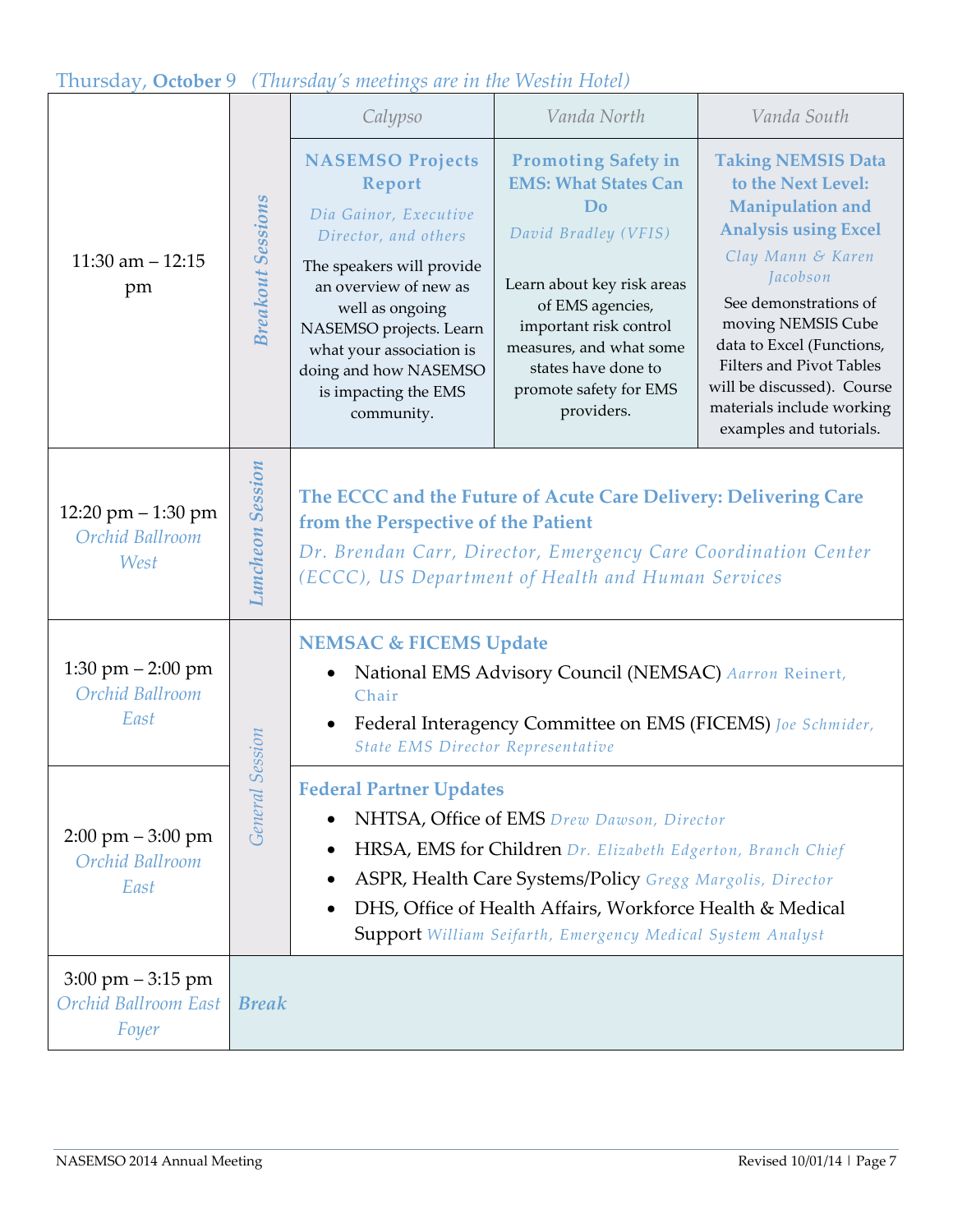## Thursday, **October** 9*(Thursday's meetings are in the Westin Hotel)*

| $3:15$ pm $-4:15$ pm<br>Orchid Ballroom<br>East | <b>General Session</b>  | <b>Council Reports and Discussion of Priority Issues</b><br>Data Managers Paul Sharpe (VA)<br>Education & Professional Standards Brett Hart (TX)<br><b>Medical Directors</b> <i>Joe Nelson, DO (FL)</i><br>Pediatric Emergency Care Dave Edwards (VA)<br>Trauma Managers Rob Seesholtz (TN) |
|-------------------------------------------------|-------------------------|---------------------------------------------------------------------------------------------------------------------------------------------------------------------------------------------------------------------------------------------------------------------------------------------|
| $4:15$ pm $-5:45$ pm<br>Orchid Ballroom<br>East | <b>Business Meeting</b> | <b>NASEMSO Annual Business Meeting</b><br>2014 Resolutions<br><b>Election of Officers</b><br>President-Elect, Secretary, NC Regional Representative, SC<br>$\circ$<br>Regional Representative<br>2017 Annual Meeting Site Selection<br><b>Other Business</b>                                |
| $6:00 \text{ pm} - 7:00 \text{ pm}$<br>Vanda    | Social                  | <b>President's Reception - NEW!</b><br>Attendees are invited to honor outgoing President Jim DeTienne at this<br>special event, which includes appetizers and a cash bar.                                                                                                                   |

## **Friday, October 10** *(Friday's meetings are in the Westin Hotel)*

| $8:30$ am $-9:45$ am<br>Vanda North & South  | Project Reports           | <b>NASEMSO Projects:</b><br>National Model EMS Clinical Guidelines - Dr. Carol Cunningham<br><b>EMS Education Agenda, Specialty Certifications - Joe Schmider</b><br>This session will feature the recently completed NASEMSO National<br>Model EMS Clinical Guidelines Project and the EMS Education Agenda<br>Specialty Certifications. Hear how these efforts will benefit NASEMSO<br>membership as well as the EMS community as a whole.                                                                                                                |
|----------------------------------------------|---------------------------|-------------------------------------------------------------------------------------------------------------------------------------------------------------------------------------------------------------------------------------------------------------------------------------------------------------------------------------------------------------------------------------------------------------------------------------------------------------------------------------------------------------------------------------------------------------|
| $9:45$ am $-10:45$ am<br>Vanda North & South | <b>Session</b><br>General | <b>Traffic Incident Management (TIM)</b><br>Carl Merckle, Acting Emergency Operation Coordinator, Ohio<br>Department of Transportation<br>Too many emergency personnel are injured or killed when assisting<br>victims of a highway crash. An initiative by the US DOT Federal<br>Highway Administration to train 1,000,000 emergency response<br>personnel in the next 10 years is underway, but EMS personnel have<br>been under-represented among those trained. Learn how to promote<br>the TIM training to EMS personnel in your state and save lives! |